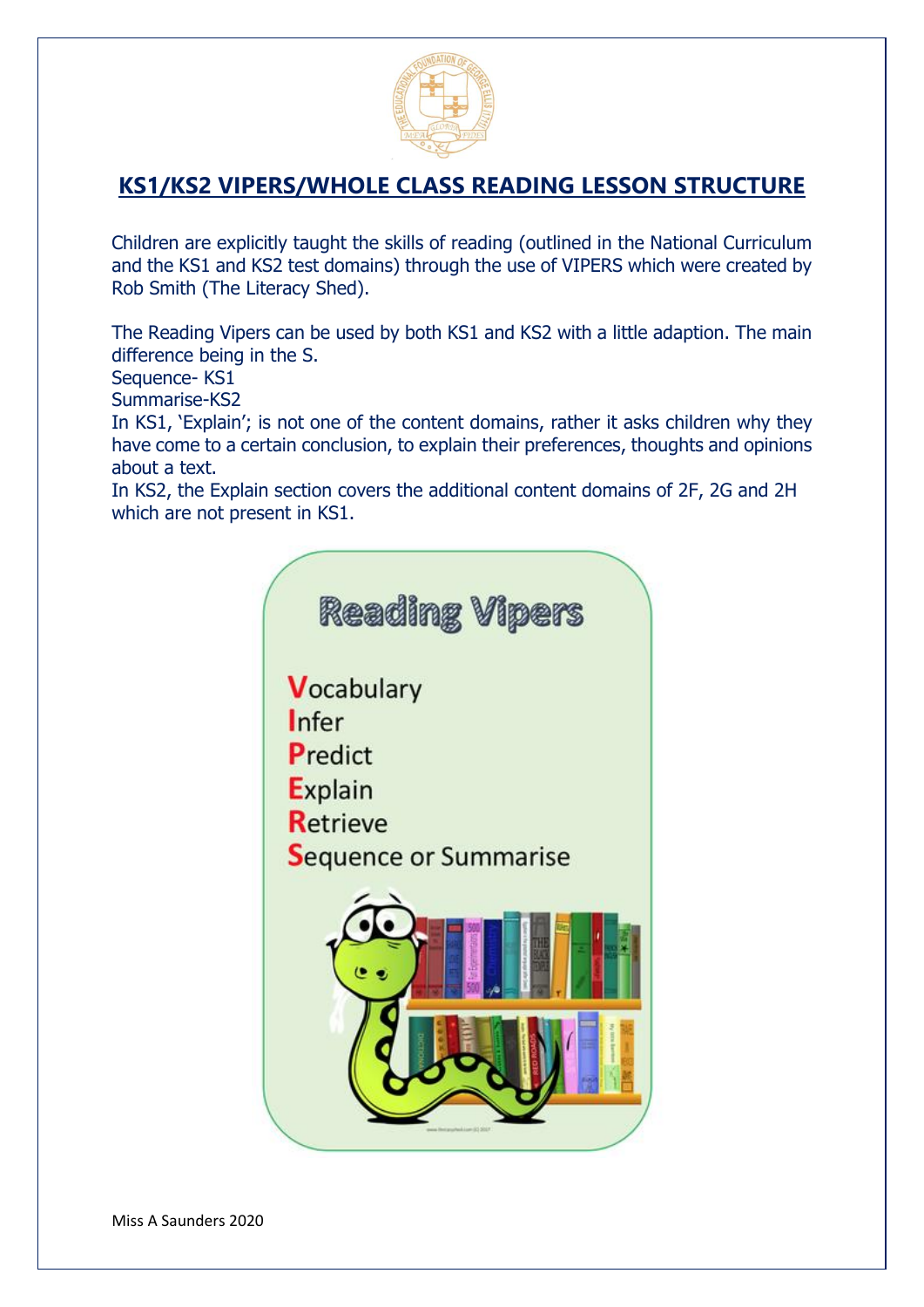

Key Stage 1

In Key Stage One children reading skills are taught and practised using the VIPERS during whole class reading sessions.

| <b>KS1 Content Domain Reference</b>                                                                                             | <b>VIPER</b> |
|---------------------------------------------------------------------------------------------------------------------------------|--------------|
| 1a draw on knowledge of vocabulary to Vocabulary<br>understand texts                                                            |              |
| 1b identify/ explain key aspects of fiction<br>and non-fiction, such as characters, Retrieve<br>events, titles and information. |              |
| 1c identify and explain the sequences of Sequence<br>events in texts                                                            |              |
| 1d make inferences from the text                                                                                                | Infer        |
| 1e predict what might happen on the basis Predict<br>of what has been read so far                                               |              |

## Key Stage 2

In Key Stage Two children reading skills are taught and practised using VIPERS during whole class reading sessions.

| <b>KS2 Content Domain Reference</b>                                                                                             | <b>VIPER</b>   |
|---------------------------------------------------------------------------------------------------------------------------------|----------------|
| 2a Give/explain the meaning of words in Vocabulary<br>context                                                                   |                |
| retrieve and record information/<br>2b<br>identify key details from fiction and Retrieve<br>non/fiction                         |                |
| 2c summarise main ideas from more than Summarise<br>one paragraph                                                               |                |
| 2d make inferences from the text/ explain<br>and justify inferences with evidence from Infer<br>the text                        |                |
| 2e predict what might happen from details Predict<br>stated or implied                                                          |                |
| 2f identify/explain how information/<br><b>narrative</b><br>content is related and Explain<br>contributes to meaning as a whole |                |
| 2g identify/explain how meaning<br>İS<br>enhanced through choice of words and Explain<br>phrases                                |                |
| 2h make comparisons within a text                                                                                               | <b>Explain</b> |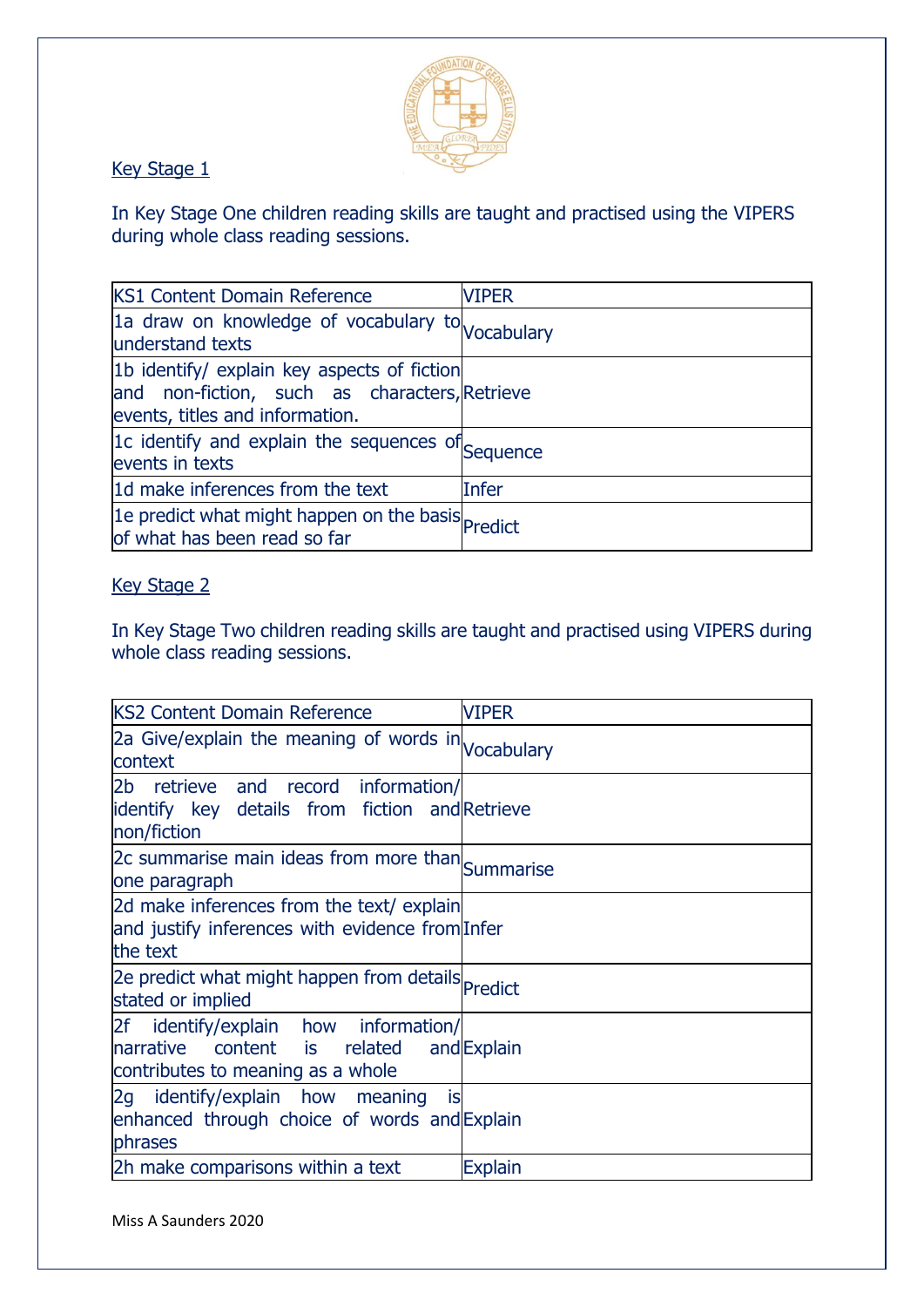### VIPERS Lesson Structure

VIPERS whole class reading sessions take place 5 x a week for 30-45 minutes. These are separate to but often complement English sessions, the books are carefully chosen by teachers. On most occasions, the book is linked the termly topic (please see VIPERS half termly book whole school overview).

The question domains focused on in sessions will vary from session to session/class to class depending on the needs of the children but as a general rule time spent on each VIPER is based upon the English Reading Test Framework (2016) number of marks available for each content domain.

| <b>Content domain reference</b>                                                                                                    | <b>Number of marks</b> | <b>Percentage of total mark</b> |
|------------------------------------------------------------------------------------------------------------------------------------|------------------------|---------------------------------|
| 1a draw on knowledge of<br>vocabulary to understand texts                                                                          | $1 - 8$                | $3 - 20%$                       |
| 1b identify / explain key aspects<br>of fiction and<br>non-fiction texts, such as<br>characters, events, titles and<br>information | $16 - 32$              | 40-80%                          |
| <b>1c</b> identify and explain the<br>sequence of events in texts                                                                  | $0 - 3$                | $0 - 8\%$                       |
| <b>1d</b> make inferences from<br>the text                                                                                         | $4 - 14$               | 10-35%                          |
| <b>1e</b> predict what might happen<br>on the basis of what has been<br>read so far                                                | $0 - 2$                | $0 - 5%$                        |

### KS1 English Reading Test Framework (2016)

In KS1 we base a lot of guided reading questions around the 'Retrieve' VIPER and balance the other VIPERS appropriately.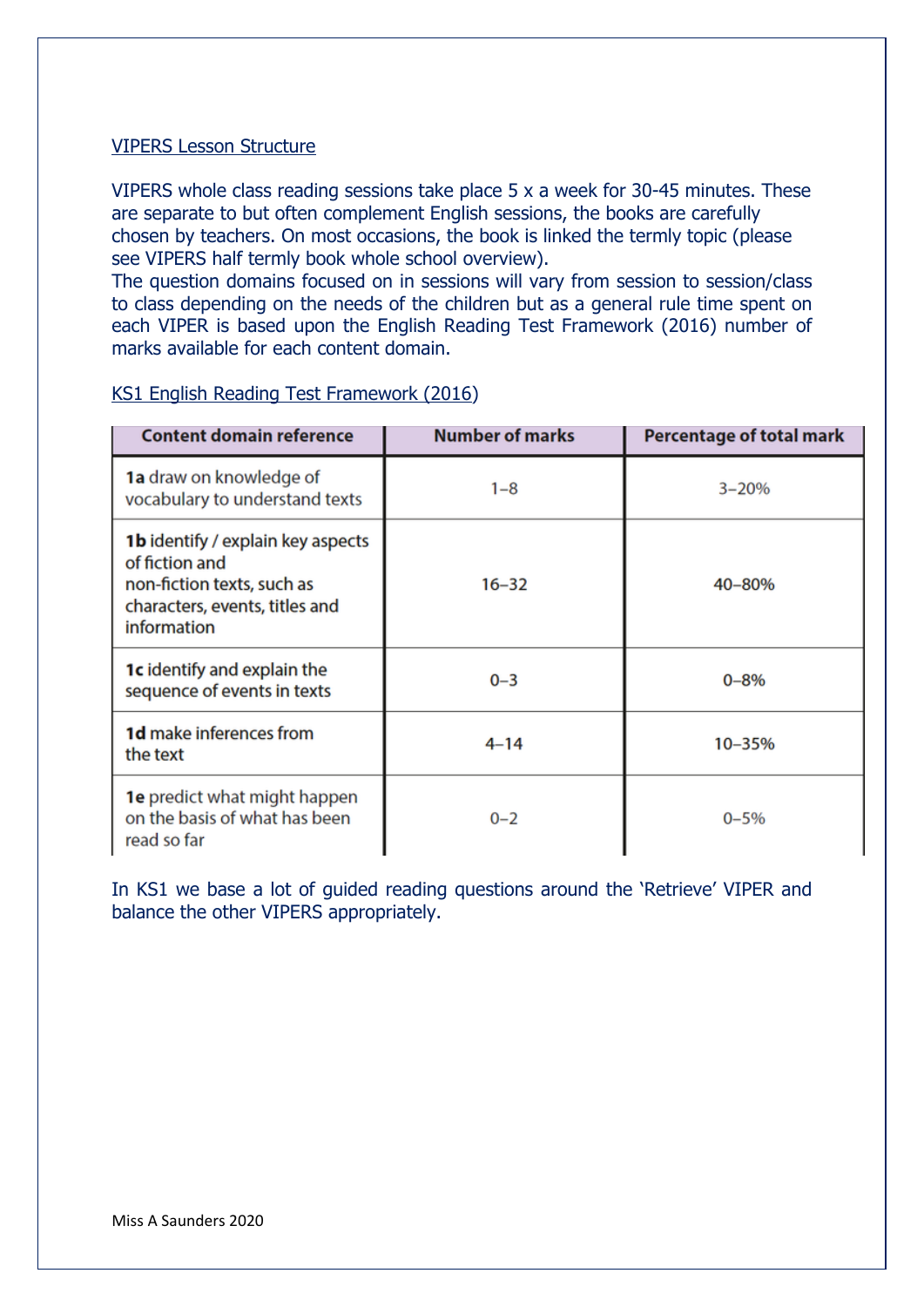| National curriculum reference                                                                                       | <b>Number of marks</b> | Percentage of total mark |
|---------------------------------------------------------------------------------------------------------------------|------------------------|--------------------------|
| 2a give / explain the meaning<br>of words in context                                                                | $5 - 10$               | 10-20%                   |
| 2b retrieve and record<br>information / identify key<br>details from fiction and<br>non-fiction                     | $8 - 75$               | 16-50%                   |
| 2c summarise main ideas from<br>more than one paragraph                                                             | $1 - 6$                | $2 - 12%$                |
| 2d make inforences from<br>the text / explain and justify<br>inferences with evidence from<br>the text              | $8 - 75$               | 16-50%                   |
| 2e predict what might happen<br>from details stated and implied                                                     | $0 - 3$                | 0-6%                     |
| 2f identify / explain how<br>information / narrative content<br>is related and contributes to<br>meaning as a whole | $0-3$                  | 0.6%                     |
| 2g identify / explain how<br>meaning is enhanced through<br>choice of words and phrases                             | $0 - 3$                | $0 - 696$                |
| 2h make comparisons within<br>the text                                                                              | $0-3$                  | 0.6%                     |

### KS2 English Reading test Framework (2016)

#### Whole Class Reading Lesson Structure

Most sessions will start with a couple of quick questions that will focus on the summarise domain. Pupils will then be hooked into the book by reading the book together. The class teacher will model reading, paying close attention to punctuation and intonation. Sometimes, the teacher will read aloud whilst pupils track the text. Other times, pupils will read aloud or will take on the parts of the characters. This gives the class teacher an opportunity to assess fluency and accuracy when reading. To check for pupil understanding, pupils will then work through a series of questions (each representing one of the reading domains), pupils may wish to revisit the text in order to answer these questions. Children will use the skimming and scanning/fastest finger first techniques that they have been taught, this will help them to quickly retrieve the necessary information.

Some questions only require oral feedback, children will be given time to discuss the question and/or text with a partner or in a group before discussing it as a whole class. During the written question segment of the lesson, children will access to peer support and/or adult support. Answers are either marked actively in that session or selfassessed by the pupil.

At The Ellis CE Primary, we are working hard to ensure that children build a wide repertoire of vocabulary. When focusing on the 2a domain, we look at the etymology and morphology of the word. New vocabulary is displayed in each classroom.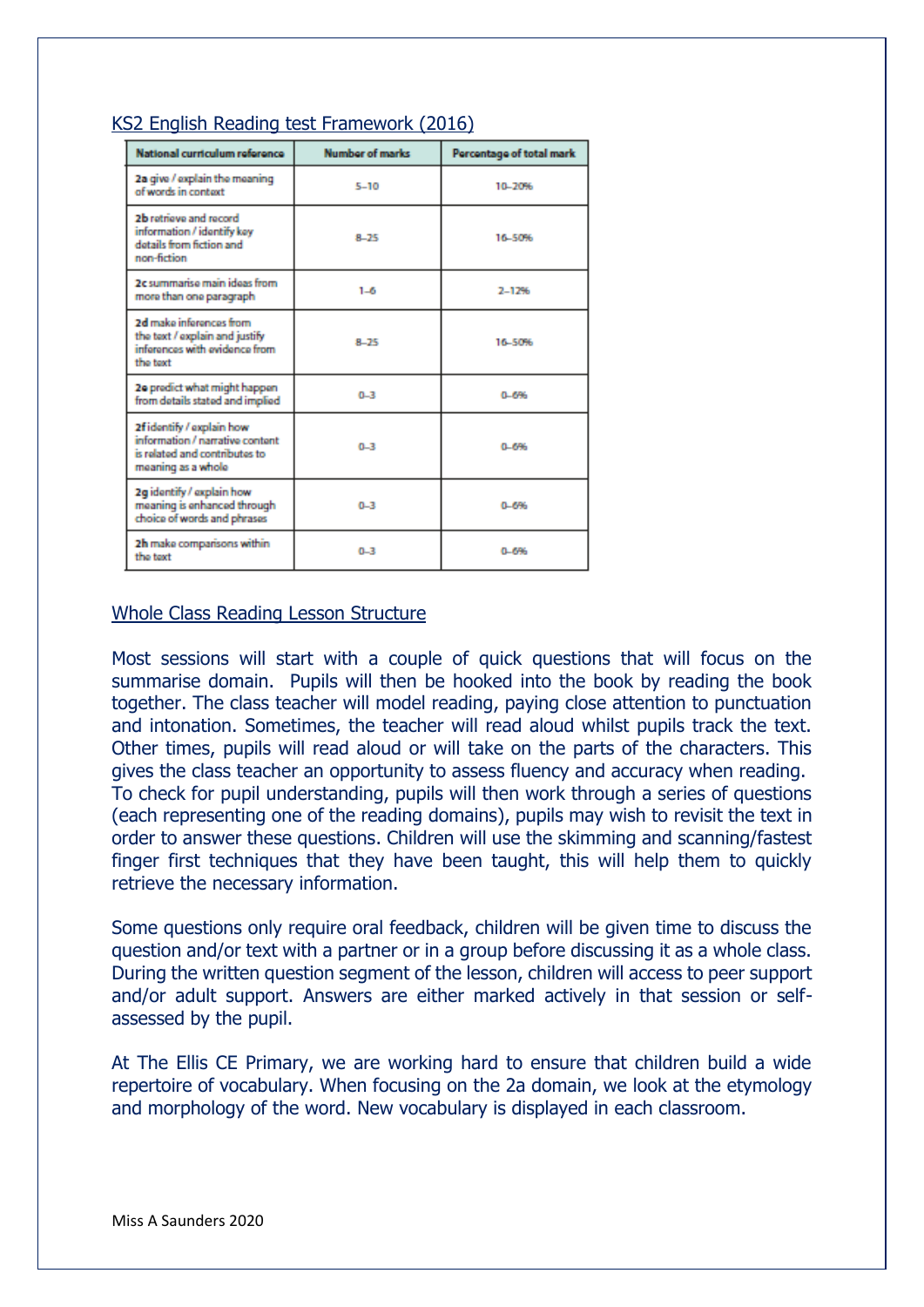Questions from the following domains: 2e, 2f, 2g & 2h, are sometimes worth 3 marks and therefore require further modelling and discussion. To help scaffold our pupils' answers, we use two different approaches. **Approach 1: APE**



**Approach 2:** A Pair of PJS, where pupils know that they need to make 2 points and justify these with two or more quotes from the text.

Children are also given sentence stems so that they know how answer each question fully.

Recording and Assessment during VIPERS sessions

As mentioned earlier, some questions will require pupils to orally talk through their answers and ensure it is the best they can give before writing anything down. We also acknowledge it is good for children to also be able to formally record an answer. Children can do this in a variety of different ways such as discussing the answer first with peers and/or an adult and then writing their best answer, working individually and then editing their answer accordingly after discussion or orally discussing 1 or 2 of the questions and writing down the others working individually.

During VIPERS sessions, teaching staff may decide to focus on specific children, this may mean hearing them read individually whilst others are reading independently, in pairs or groups, discussing answers with those children and working one to one or within a group with them during a session whilst the others form an answer independently. Teachers can then assess these children based on NC expectations